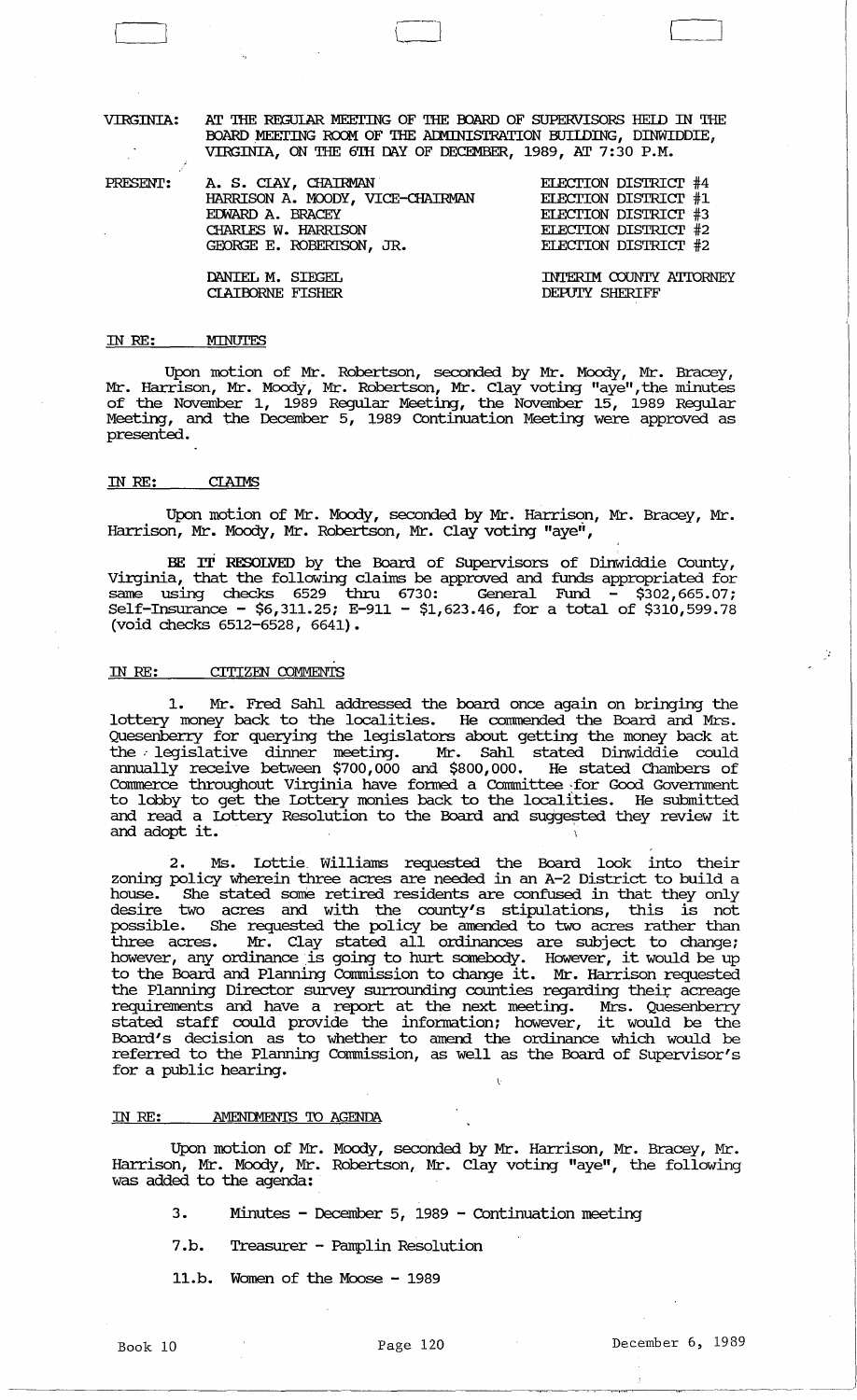# IN RE: PAMPLIN RESOLUTION

 $A^{\circ}$ 

 $\nu \sim$ 

Mrs. King Talley, Director of Social services, stated in July Mr. Robert Pamplin transferred to the C.A.R.E.S. Board of Directors 245,000 Pacific Telephone and Telegraph bonds valued at \$232.750; The projected annual yield is \$23,887. on October 12, 1989, this gift was accepted by the C.A.R.E.S. Board of Directors. on November 13, 1989, Mr. Pamplin notified Mr. W. E. Jones, Treasurer, that he was transferring 200,000 system Energy Resources, Inc. bonds to the Dinwiddie Board of SUpervisors to be used by the Social Services Board to meet human service needs in the County. The only stipulation is that only the annual interest of \$22,296 will be used and the principal will remain intact.

Upon motion of Mr. Robertson, seconded by Mr. Bracey, Mr. Bracey, Mr. Harrison, Mr. Moody, Mr. Robertson, Mr. Clay voting "aye", the following resolution was adopted:

WIIEREAS, the Board of SUpervisors (the "Board") of Dinwiddie County (the "County") has previously expressed its great appreciation of the generosity shown by the many contributions to the County by Robert B. Pamplin; and,

WHEREAS, Robert B. Pamplin has expressed his interest in contributing to the needy citizens of the County by donating to the Board the interest income from certain corporate bonds owned by the Pamplin Foundation toward the emergency needs of County citizens to be administered by the County's Department of Social Services; and

WIIEREAS, the Board desires to accept such donation for the purposes referenced above;

NCM, 'IHEREFORE, BE IT RESOLVED by the Board of SUpervisors of Dinwiddie County, Virginia, that the Board hereby accepts the interest income from the corporate bonds described as follows:

- a. \$200,000 of systems Energy Resources, Inc. 10 1/2 percent Bonds due September 1, 1996
- b. \$17,000 of Appalachian Power Company -<br>7 5/8 percent Bonds due February 1, 2002

for the purpose of using the funds for administration by the Department of Social services for emergency needs of the County's citizens.

# IN RE: REPORT -- COMMONWEAUTH'S ATTORNEY

Mr. T. o. Rainey, III, stated the General Assembly has allowed Cormnonwealth's Attorneys to contract with collection agencies to collect court costs not paid by individuals, based on a contingency fee basis. The monies collected will go into the state's literary fund and then will come back to the County. The reason it goes to the state is that it is money. written on a state warrant. When written on the County Code, the county gets that money directly. This is a new procedure already begun in Petersburg, and soon to be implemented in Colonial Heights. Dinwiddie will be signing a contract with the collection agency shortly. He wanted to make the Board aware of what was going on so when people start receiving these collection notices, the Board will know what is being done. Mr. Rainey stated for Dinwiddie, there is between \$5,000 and \$6,000 in funds levied every month with a high percentage never getting paid.

### IN RE: REPORT -- SHERIFF'S OFFICE

Deputy Claiborne Fisher stated the cameras are being installed at the jail and they are obtaining bids for a security lock for the front door to be presented to the Board at a later date.

### IN RE: E911 STATUS REPORT

 $\Delta \sim 10^{-10}$ 

Mr. Jolm Clarke, Planning Technician, presented the E-911 System Progress Report as it currently stands and also a review of the remaining

 $\zeta_{\rm{max}}$  .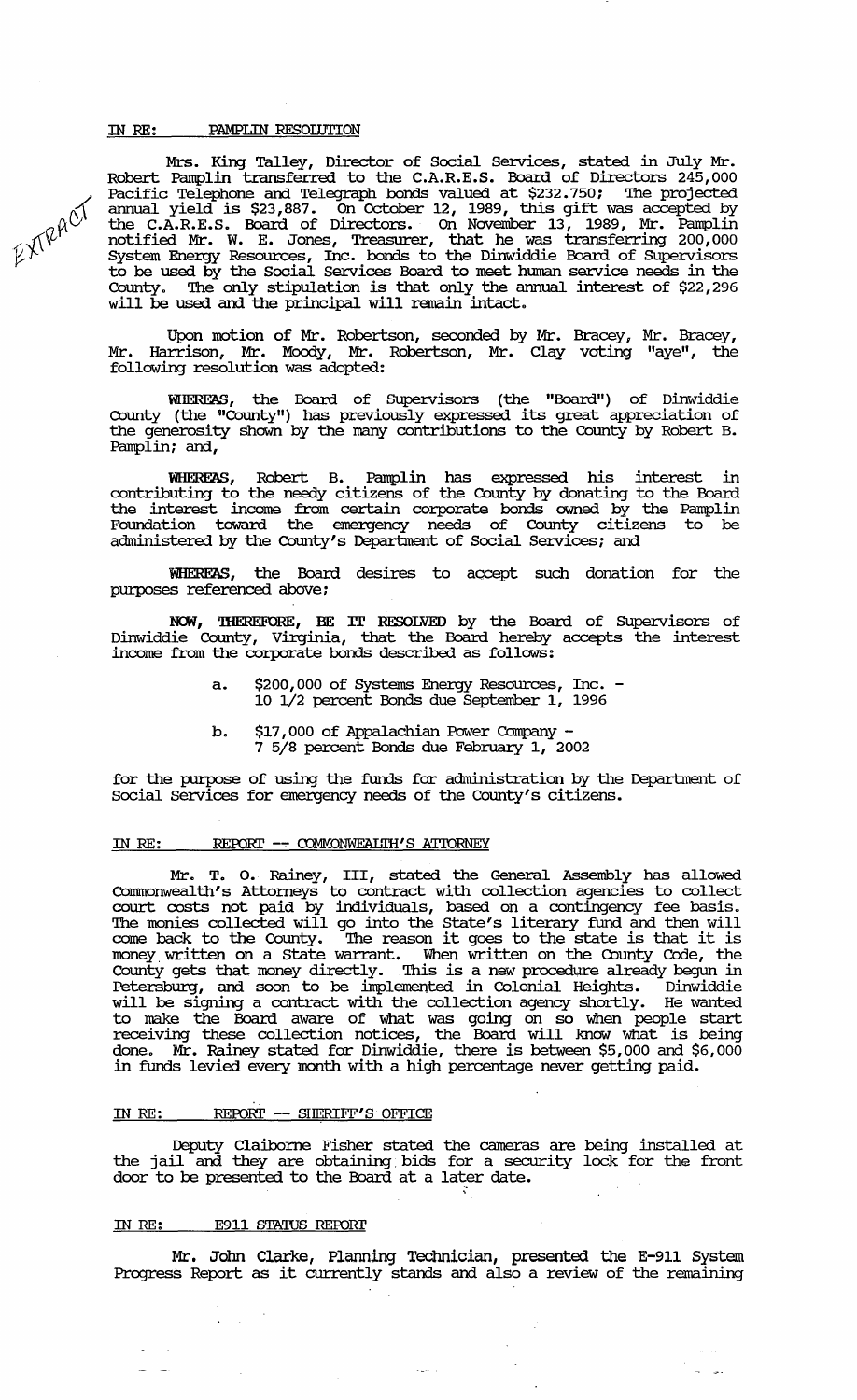

work to be completed before  $C$  & P Telephone can begin building the system. He offered the following update:

# 1. Procedures Completed:

a. As of December 1, house numbers have been assigned to all dwellings and connnercial structures in the county. In addition, all subdivision plats have been reduced in scale, oriented on the building numbering maps, and numbers assigned to each lot.

b. A sample fonnat of the "new address" notification fonn has been produced. The form will list the occupant's current address, new address and infonnation on posting the house number, including the location, size and type of numbers to be purchased.

# 2. Work in Progress:

a. Review of building numbering maps and inserts by section 9102 total) to find and correct errors and/or make adjustments. A complete list of all corrections must be sent to R. stuart Royer in order for them to update their master list of addresses.

b. Existing street signs in McKenney and the northern section of the county are being checked in order to avoid buying duplicate signs and unnecessary poles.

c. Update the current list of street names by adding those in recently recorded subdivisions.

d. Research and propose additional street names for private drives which qualify.

e., CUrrent addresses must be detennined for each structure placed in the county since May 1988 and matched with the new address.

f. Block numbers must be assigned to street signs located on major roadways.

# 3. Future Schedule:

a. Prepare bids for street signs - current totals of 1007 signs and 500 poles will be modified according to results of the above mentioned changes.

b. Contract for installation of new signs. Virginia Department of Transportation may be a source for installation work.

c. Change of address notifications:

(1) Print of fonus (7,000+) to be handled by R. stuart Royer.

occupant) . (2) Countywide mailing of notifications (addressed to

(3) Hand delivery of approximately 1,400 notices for which there are no current addresses. All structures with an unknown address will be marked on copies of the building numbering maps to determine delivery locations. Notices to be placed in all post office boxes requesting recipient contact Planning Office if new address is not received.

(4) A master address list will be given to the Post Offices, Registrar, Commissioner of Revenue, and the School Board.

d. C & P will begin compiling the E-911 database once they have received change of address notices from 95% of their customers. C & P requires 18-24 months for this process.'

e. During this period, the County will lease and install the requires 18-24 months for this process.<br>e. During this period, the County will<br>necessary E-911 equipment.

f. The Planning Office will continue to update the maps with new street names and numbers.

"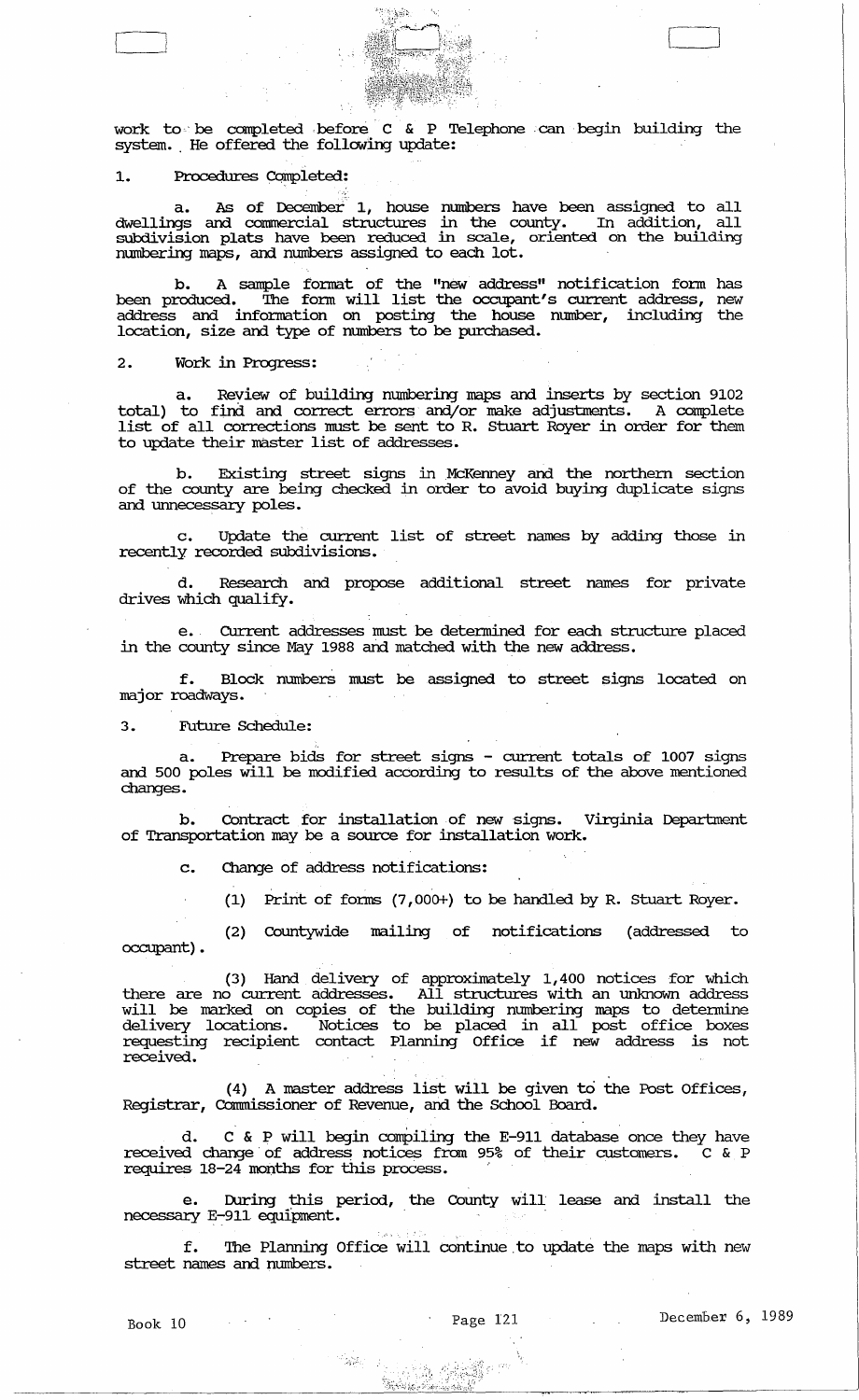Mr. Robertson suggested in order to get 95% of the customers to respond to change of address notices that civic clubs could take this task on as a project to assist in trying to get the people to notify C & P and emphasize how critical their response is. Mr. Clarke hoped with enough publicity and volunteer groups to assist with putting up house numbering a speedy response time can be accomplished.

Mr. Robertson suggested the Director of Planning draft an ordinance to have developers paint house numbers on the curbs in front of subdivision lots.

Mr. Clarke indicated the mailing process would be in late February or early March as there are five or six steps that must be accomplished before the mailing. The Board requested Mr. Clarke to report back to them on suggestions to assist him in speeding up the process and if extra help is needed.

# IN RE: REPORT -- DIRECIOR OF SOCIAL SERVICES

Mrs. King Talley, Director of Social Services, advised the Christmas Sharing Foundation was located at the A.M.E. Zion Institute and collection canisters had been placed throughout the County, as well as donations are being accepted.

#### IN RE: EASTSIDE SCHOOL **--** ASBFS'IDS REMOVAL



l

Dr. Richard Vaughn, Superintendent of Schools, requested the Board's reconunendation on the removal of asbestos at Eastside Elementary School he presented at the November 20, 1989 meeting. Mr. Bracey stated it was time to do something about Eastside School and review the reconunendations submitted by the Eastside School Conunittee. Mr. Moody asked Dr. Vaughn if Eastside would ever be reopened as a School. Dr. Vaughn stated no, if space is needed existing schools will be expanded. Dr. Vaughn suggested having the asbestos removed from the boiler room, main building and transite panels. He suggested holding off on removal of the floor tile (\$68,759) until a decision is made as to What to do with Eastside in the future.

Upon motion of Mr. Robertson, seconded by Mr. Harrison, Mr. Bracey, Mr. Harrison, Mr. Moody, Mr. Robertson, Mr. Clay voting "aye", the School Board is authorized to have the following asbestos removed from Eastside School using School Board budgeted funds: boiler room - \$6,170; main building (pipe work, etc.) -  $$4,667$ ; transite panels -  $$4,549$ .

# IN RE: REroRr **--** RECREATION DEPl'.

Ms. Fran Hart, Recreation Director, presented her Progress Report for November, stating the Recreation Department has been in operation for two years.

# IN RE: TARGEl' RANGE PERMIT **--** IOUISE MOORE

Mr. Jim Rice, Public Safety Director, presented an Application for  $\gamma$  Operation of a Target Range Permit Louise B. Moore to conduct a Turkey  $\beta_{\rm eff}$  Shoot on property located on Route 642, Wilsons, Virginia. Mr. Rice has *r\'\V* visited the site and reconunended approval of the permit. Mr. Bracey  $\left(\frac{1}{2}\right)$  requested that the purpose for the turkey shoots be added on future permits.

> Upon motion of Mr. Moody, seconded by Mr. Harrison, Mr. Bracey, Mr. Harrison, Mr. Moody, Mr. Robertson, Mr. Clay voting "aye", a target range permit was approved for Louise B •. Moore to have a turkey shoot on her property located on Route 642, Wilsons, Virginia, on December 9, 1989, property reduced on neater org, willeast,

> > $\frac{1}{\sqrt{2}}\frac{1}{\sqrt{2}}\frac{1}{\sqrt{2}}\frac{1}{\sqrt{2}}\frac{1}{\sqrt{2}}\frac{1}{\sqrt{2}}\frac{1}{\sqrt{2}}\frac{1}{\sqrt{2}}\frac{1}{\sqrt{2}}\frac{1}{\sqrt{2}}\frac{1}{\sqrt{2}}\frac{1}{\sqrt{2}}\frac{1}{\sqrt{2}}\frac{1}{\sqrt{2}}\frac{1}{\sqrt{2}}\frac{1}{\sqrt{2}}\frac{1}{\sqrt{2}}\frac{1}{\sqrt{2}}\frac{1}{\sqrt{2}}\frac{1}{\sqrt{2}}\frac{1}{\sqrt{2}}\frac{1}{\sqrt{2}}$

 $\omega$  .

 $\frac{1}{\sqrt{2}}\left( \frac{1}{\sqrt{2}}\right) \left( \frac{1}{\sqrt{2}}\right) \left( \frac{1}{\sqrt{2}}\right)$ 

# IN RE: REPORT -- DIRECTOR OF SANITATION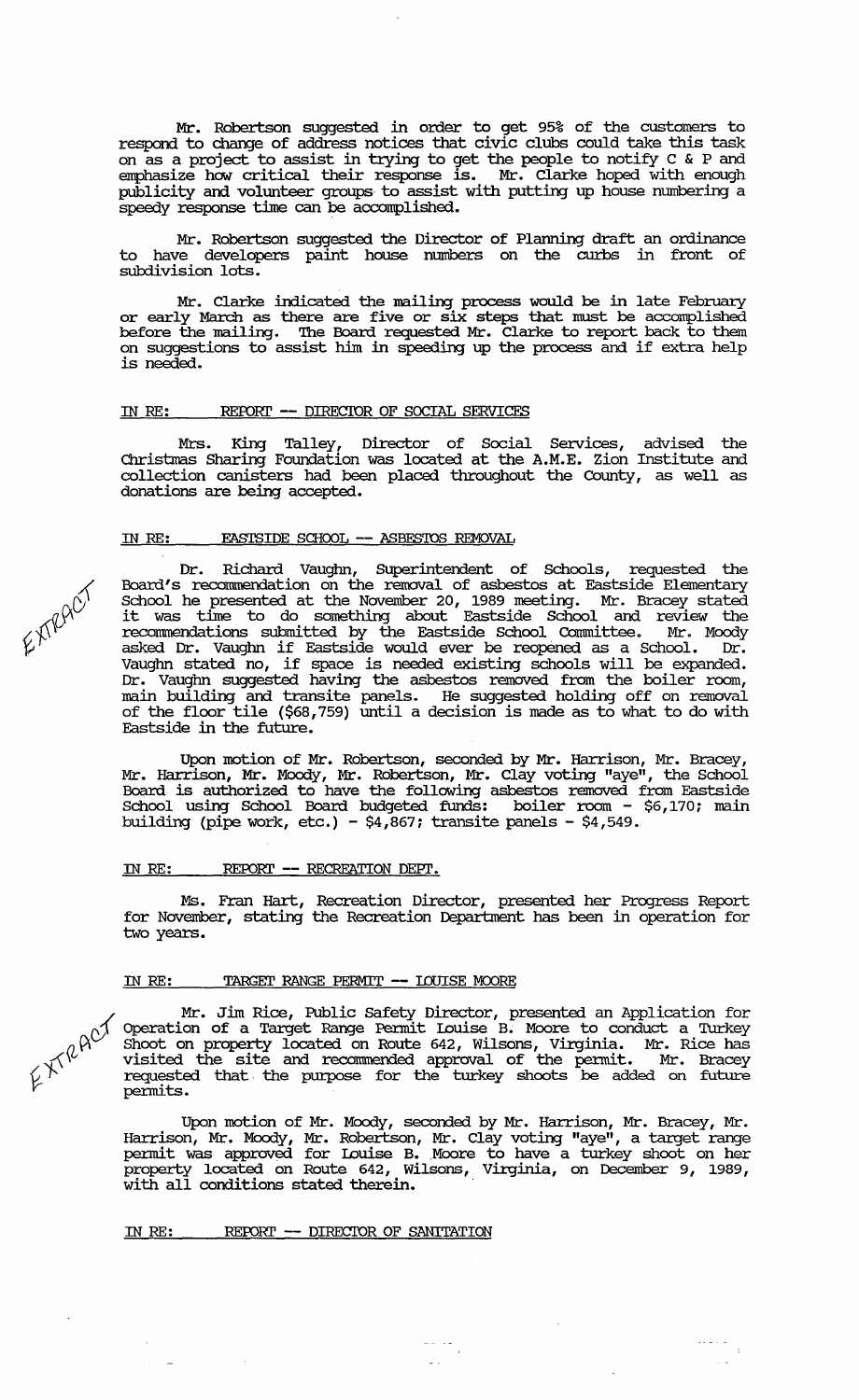Mr. Dennis King, Director of Sanitation, presented his report and requested authorization to attend a two-day educational seminar on Solid Waste Management in Blacksburg, Virginia.

[ Ll Cl

Upon motion of Mr. Bracey, seconded by Mr. Harrison, Mr. Bracey, Mr. Harrison, Mr. Moody, Mr. Robertson, Mr. Clay voting "aye", Mr. Dennis King is authorized to attend a two-day educational seminar in Blacksburg, Virginia, December 11-12, 1989, on Solid Waste Management.

# IN RE: REPORT -- VIRGINIA DEPARIMENT OF TRANSPORTATION

Mr. MacFarland Neblett, Resident Engineer, Virginia Deparbnent of Transportation, reported state Route 680 was under construction and they planned on finishing grading and seeding during the winter months and hard surfacing the road in the Spring. He stated within the next two months they will be conducting the Revision of the six Year Plan for the Secondary Improvement Program to be presented to the Board of SUpervisors for Public Hearing.

Mr. Bracey stated he was still waiting for the speed study report on Route 619. Mr. Neblett stated he would try to have the report at the January meeting. Mr. Bracey also asked that the 35 mph speed zone be extended on Route 1 North past the new Car Wash in Dinwiddie.

Mr. Robertson asked Mr. Neblett to check the speed limit signs on Route 1 at Produce Center #1 as one sign reads 45 mph going south on Route 1, and on the north side the sign reads 55 mph.

Mr. Clay pointed out some trouble spots in his district - Rt. 687 (between Rts. 713 & 654) has a hill that needs cutting down; Rt. 646 at the intersection of Rt. 645 has a bad curve; Rt. 647 has a bad hill at the intersection of Rt. 738; and Rt. 647 a bad curve between Rts. 657 and 656.

# IN RE: PUBLIC HEARING -- A-89-19 -- STREET LIGHTS

This being the time and place as advertised in the Progress-Index Newspaper on Wednesday, November 22 and 29, 1989, for the Board of supervisors to conduct a Public Hearing to consider an amendment to add to Chapter 18 of the Subdivision ordinance, Section 83 - street Lights.

Mr. Ponder advised that as per the Board's request, the staff prepared an amendment to shift the fiscal and logistical stress of placing a street light system in a subdivision from the County to the subdivision developer. 'Ihis ordinance relieves the County of the responsibility of installing street lights in new subdivisions. The creation of a service district, a provision of the Code of Virginia, will then allow the Board the right to assess only those receiving the direct benefits of the street light system. A service district is a physical delineation of the lots receiving the benefit of a certain service. The residents will be taxed at the end of the year.

No one spoke in favor of the Street Light Ordinance. Mr. Irving F. Nicholas, Jr. and Mr. 'Iheophus L. Daniel, Sr. spoke against the ordinance.

Upon motion· of Mr. Robertson, seconded by Mr. Moody, Mr. Bracey, Mr. Moody, Mr. Robertson, Mr. Clay voting "aye", Mr. Harrison voting "no",

BE IT ORDAINED by the Board of SUpervisors of Dinwiddie County, Virginia, that the Dinwiddie County Code, as previously adopted and amended, be further amended by the following addition of Chapter 18, Section 83 thereto, and in all other respects be reordained:

# Chapter 18-83. STREET LIGHTS

(a) Street lights shall be provided and installed in any residential, commercial, or industrial subdivision in the County along all arterial and minor streets located within said subdivision.

(b) Such lighting shall be identified as to placement and type on the preliminary plat and shall be reviewed by the Director of Planning and

EXTRACT

**Automatic**  $\mathbb{R}^2$ 

Book 10 December 6, 1939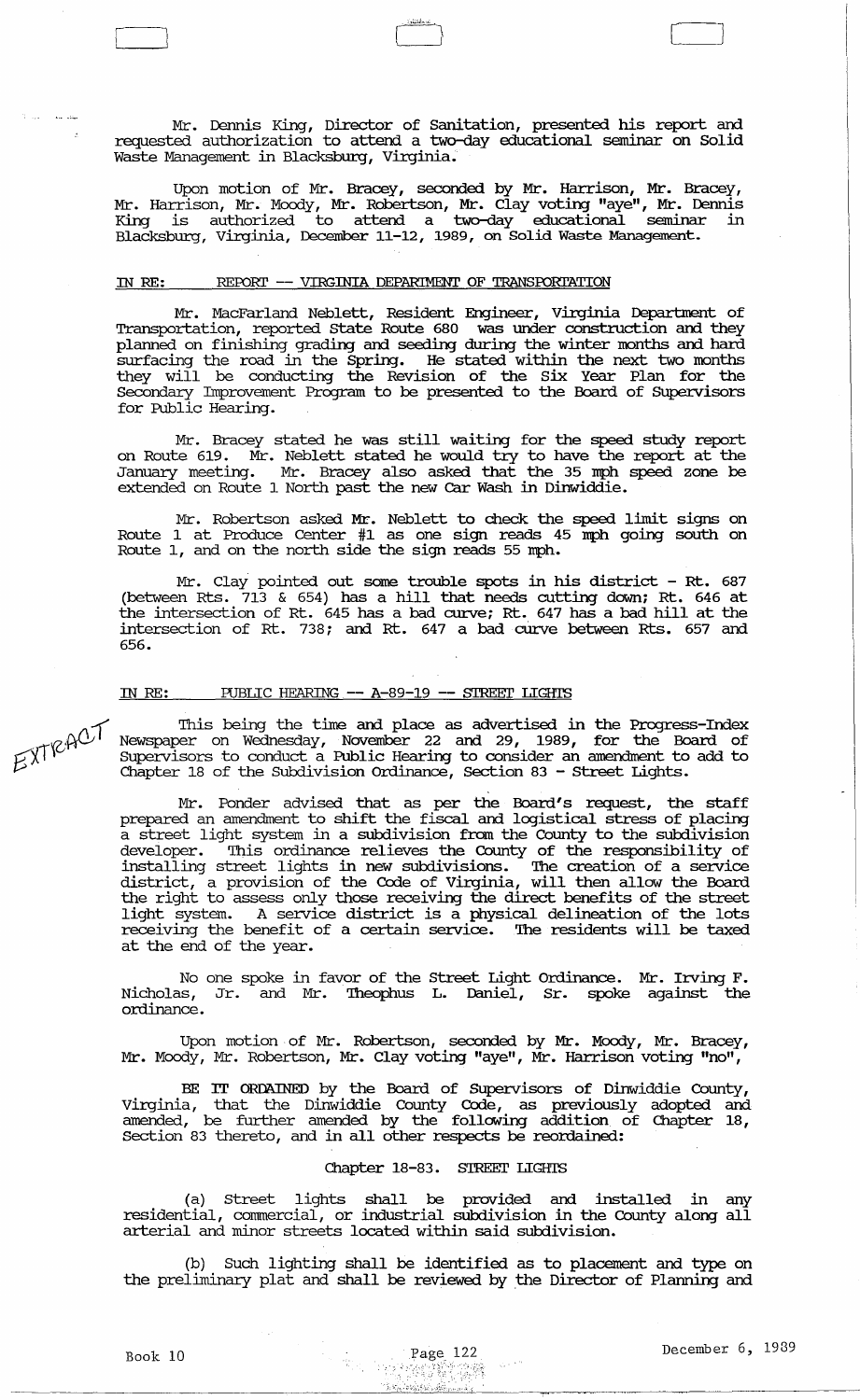either Virginia Power, Southside Electric Cooperative, or Prince George Electric Cooperative.

(c) Any street lighting required by the County shall be provided and installed by the developer at his expense.

(d) '!he same type and design of street lights shall be used throughout the subdivision.

(e) '!he recorded subdivider shall also provide for necessary street light easements.

(f) Maintenance and monthly electrical charges for the street lights shall be the responsibility of the subdivision developer until the state accepts the streets into the state system or until that specific section of the subdivision is completely built out. If the utility will not bill the subdivision developer for installation, maintenance, or monthly electricity charges then the subdivision developer must reimburse the County for any charges incurred by the County before the street light system is taken over by the County.

(g) '!he street light system shall be in place and operable before fifty percent (50%) of the lots in that specific section of the sUbdivision are sold.

This ordinance shall become effective December 7, 1989.

# IN RE: PUBLIC HEARING **--** A-89-20 **--** WATER & SEWER ORDINANCE

This being the time and place as advertised in the Progress-Index<br>Newspaper on Wednesday, November 22 and 29, 1989, for the Board of<br>Supervisors to conduct a Public Hearing to consider an amendment to<br>Chapter 21 Section 9  $\beta^{\mathcal{N}}$  Chapter 21, Section 98, Article IV - Private Sewage Disposals Facility to add subsection (c) to this ordinance.

> Mr. Ponder explained the reason for the proposed amendment for increasing the setback for septic systems from waterways is the protection of the environmental integrity of the water:ways. OUr largest concern is Lake Chesdin, and in this light we are concerned for all regional users of the reservoir and also future users of Lake Chesdin. As the jurisdiction with the greatest amount of shoreline along Lake Chesdin, it is particularly important for the County to be in the forefront in protection of this vitally important natural resource. SUch a setback is also consistent with the A-3 zoning around Lake Chesdin which requires a five acre minimum lot size. This size should easily permit placement of both the primary and reserve septic fields and not place any hardship upon the lot owner. '!he Planning Commission reconnnended approval of the amendment based on the fact that this would be a precautionary measure to protect the water supply from any pollutants that may destroy the waterways.

No one spoke for or against the amendment.

Upon motion of Mr. Moody, seconded by Mr. Robertson, Mr. Bracey, Mr. Harrison, Mr. Moody, Mr. Robertson, Mr. Clay voting "aye",

BE IT RESOLVED by the Board of Supervisors of Dinwiddie County Virginia, that the Dinwiddie County Code, as previously adopted and amended, be further amended by the following addition of Chapter 21, Section 98 thereof by the addition of subsection (c) thereto, and in all other respects be reordained:

# CHAPTER 21, SECTION 98 (C)

# ARI'ICLE IV. PRIVATE SEWAGE DISrosAL FACILITIES

(c) In addition to any other provision of this Code, all septic systems or individual sewage disposal system employing subsurface soil abso:rption facilities must be set back at least one-hundred fifty (150) feet from any lake, pond, river, street, or other water:way as a means of maintaining the environmental integrity of said waterway. In the case of Lake Chesdin this one-hundred fifty (150) foot setback line for private sewage disposal facilities shall be measured from a spot one-hundred sixty-one (161) feet above sea level which is three (3) feet above the

 $\langle \rangle$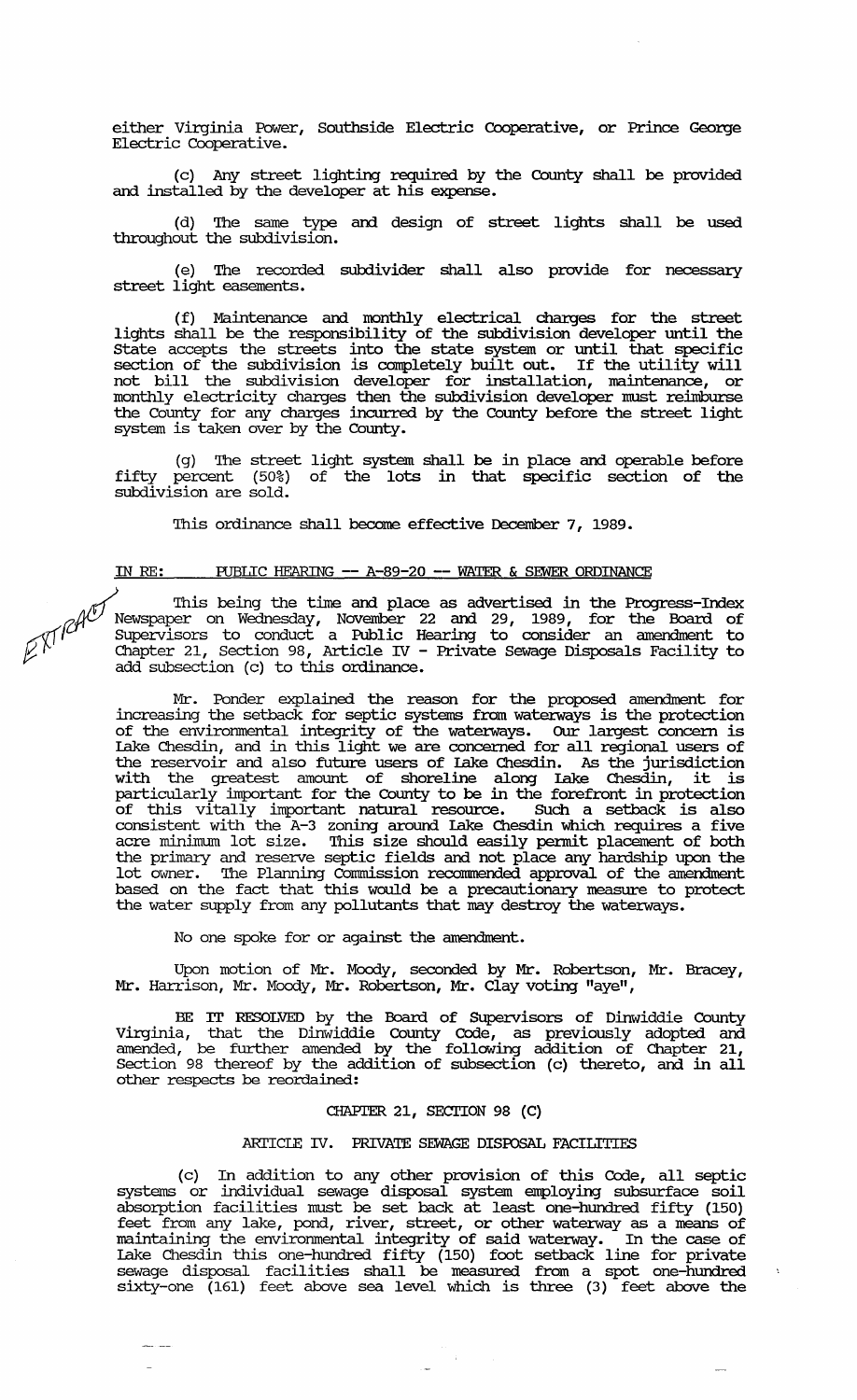spill way elevation and three (3) feet below the flood easement elevation around Lake Chesdin.

company of the set of the set of the set of the set of the set of the set of the set of the set of the set of the set of the set of the set of the set of the set of the set of the set of the set of the set of the set of th

This ordinance shall become effective December 7, 1989.

# IN RE: PUBLIC HEARING -- C-89-6 -- ISAAC FORREST

'Ibis being the time and place as advertised in the Progress-Index Newspaper on Wednesday, November 22 and 29, 1989, for the Board of SUpervisors to conduct a Public Hearing to consider an application for a conditional use pennit submitted by Mr. Isaac Forrest, with Cozy Cove Camporound, for the sale of recreational vehicle (RV) trailers for land parcels 1-5A, 1-5F, and I-SG in the Namozine Magisterial District, located on Route 623.

Mr. Ponder gave the following review of the County Code:

Division 4. Agricultural, Conservative, District A-3

Section 22-83. Composition; purposes.

Generally, agricultural, conservative, District A-3 covers the territory immediately adjacent to public bodies of water which may be used for recreation purposes. This district is established for the purposes of:

(1) Providing for the orderly development of this area for recreational and inhabited purposes;

(2) Providing for the orderly development of public and semipublic recreational areas adjacent to the shoreline; and

(3) Discouraging the use of business establishments, except those directly concerning water recreation.

Mr. Ponder stated under Section 22-84 (2) public and semipublic uses are limited to churches, playgrounds, schools, picnic grounds and parks with a conditional use pennit; campgrounds are considered as a pennitted use.

Mr. Ponder stated the conditions suggested are as follows:

(1) Hours of operation will coincide with hours of operation of the marina.

(2) There will be a limit of twelve (12) recreational vehicles to be sold on the campground premises at anyone time.

(3) A fourth street light shall be placed on the premises so that all four corners of the lot are lit for the protection of the owner against vandalism.

(4) The RV's shall be placed forty (40) feet from the shoulder of Route 623.

(5) No oil, antifreeze, or any other lubricants shall be used on the RV sales lot.

(6) No RV repair shall be done on the sales lot.

Mr. Ponder advised the applicant avers that this will be an asset to Cozy Cove Campground since vacationers come to the area all year long. 'Ibe Planning Commission and staff reconunend approval of the conditional use pennit with the above stated conditions.

No one spoke for or against the conditional use pennit.

Upon motion of Mr. Harrison, seconded by Mr. Robertson, Mr. Bracey, Mr. Harrison, Mr. Moody, Mr. Robertson, Mr. Clay voting "aye",

BE IT RESOLVED by the Board of Supervisors of Dinwiddie County, Virginia, that Isaac Forrest, with Cozy Cove campground, be granted a Conditional Use Permit to pennit sale of recreational vehicles (RV)

 $\mathcal{D}_{\mathcal{X}}$ 

 $\frac{1}{2}$  is

 $\mathcal{O}_\mathcal{C}$  . The set of the set of the set of the set of the set of the set of the set of the set of the set of the set of the set of the set of the set of the set of the set of the set of the set of the set of the se

 $.$  :  $.$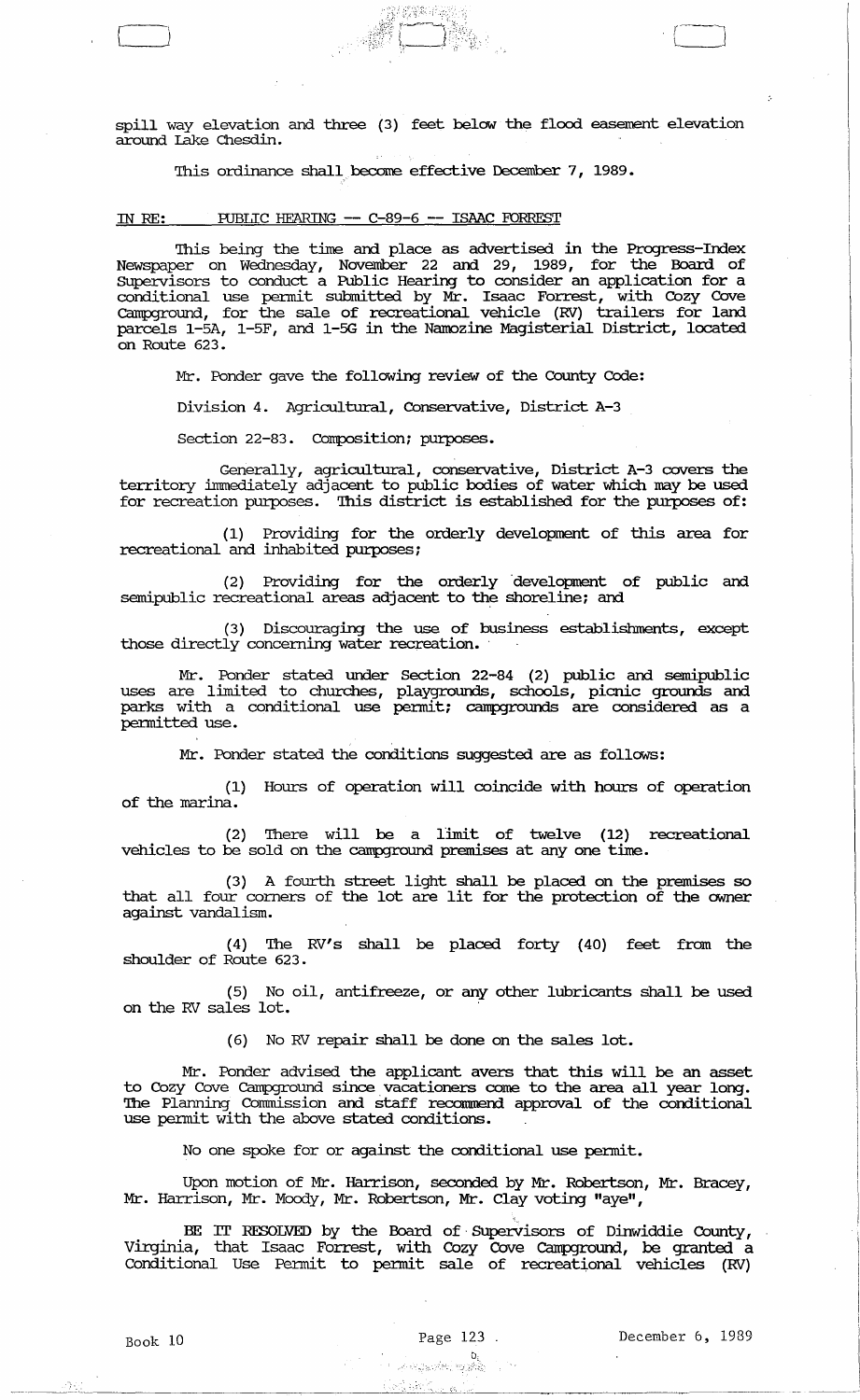trailers for land parcels 1-5A, 1-5F, and 1-5G in the Namozine Magisterial District, located on Route 623, with the following conditions:

(1) Hours of operation will coincide with hours of operation of the marina.

(2) There will be a limit of twelve (12) recreational vehicles to be sold on the campground premises at any one time.

(3) A fourth street light shall be placed on the premises so that all four corners of the lot are lit for the protection of the owner against vandalism.

(4) The RV's shall be placed forty (40) feet from the shoulder of Route 623.

(5) No oil, antifreeze, or any other lubricants shall be used on the RY sales lot.

(6) No RV repair shall be done on the sales lot.

# IN RE: PUBLIC HEARING -- P-89-10 - BEN HAWIHORNE

This being the time and place as advertised in the Progress-Index Newspaper on Wednesday, November 22 and 29, 1989, for the Board of SUpervisors to conduct a Public Hearing to consider an application to rezone land for Mr. Bennett Hawthorne on parcels 21-51A and 21-51B from Division 3 - Agricultural, General, District A-2 and Division 11- Business, General, District B-2 to Division 3 - Industrial, Limited, District M-1 in the Rohoic Magisterial District located off Route 1 and Route 460.

Mr. Ponder stated this rezoning could be viewed as a housekeeping measure. The past uses were not permitted in either the A-2 or B-2 zoning districts and the size and construction of the building do not lend themselves to A-2 or B-2 uses. He stated it must be noted that vegetation buffering exists on the south, east, and north sides of the property already. The M-2 zoning district requirements also afford the Staff the arready. The H-2 zoning district requirements also arrord the starf the right to require further landscaping if needed to protect the adjacent property owners. In this particular instance, an M-1 zoning is also justified because of the proximity of the large undeveloped acreage north to the railroad. A logical zoning for that property would also be light industrial as a spur line could make this area industrially viable.

Mr. Ponder stated since the area around the tobacco company is zoned M-1, this would bring this property and building into compliance with the zoning code. Also, it would help in locating industries who wish to make Dinwiddie their home. The Planning Commission and Staff recommend that this rezoning be approved.

No one spoke in favor of or against the rezoning.

Upon motion of Mr. Robertson, seconded by Mr. Harrison, Mr. Bracey, Mr. Harrison, Mr. Moody, Mr. Robertson, Mr. Clay voting "aye",

BE IT ORDAINED by the Board of SUpervisors of Dinwiddie County, Virginia, that land parcels 21-51A and 21-51B of the Dinwiddie County Zoning Maps, be amended by changing the district classification from Division 3 Agricultural, General, District A-2 and Division 11 Business, General, District B-2 to Division 3 Industrial, Limited, District M-l in the Rohoic Magisterial District, located off of Route 1 and Route 460. In all other respects, said zoning ordinance is hereby reordained.

#### <u>IN RE: P-89-11 -- DELTA OIL</u>

 $\sim 1.4$ 

This being the time and place as advertised in the Progress-Index Newspaper on Wednesday, November 22 and 29, 1989, for the Board of SUpervisors to conduct a Public Hearing to consider an application to rezone land submitted by Delta Oil Company. Parcel  $2\overline{1}B(3)$  -A, B, and D are currently zoned Division 3 Agricultural, General, District A-2, Division 6 Residential, Limited, District R-1 and Division 11 Business, General, District B-2. They wish to rezone the land to

 $\begin{array}{cc} \mathbf{1} & \mathbf{1} & \mathbf{1} \\ \mathbf{1} & \mathbf{1} & \mathbf{1} \\ \mathbf{1} & \mathbf{1} & \mathbf{1} \\ \mathbf{1} & \mathbf{1} & \mathbf{1} \end{array}$ 

 $\bar{\omega}$  as

 $\rightarrow$   $-$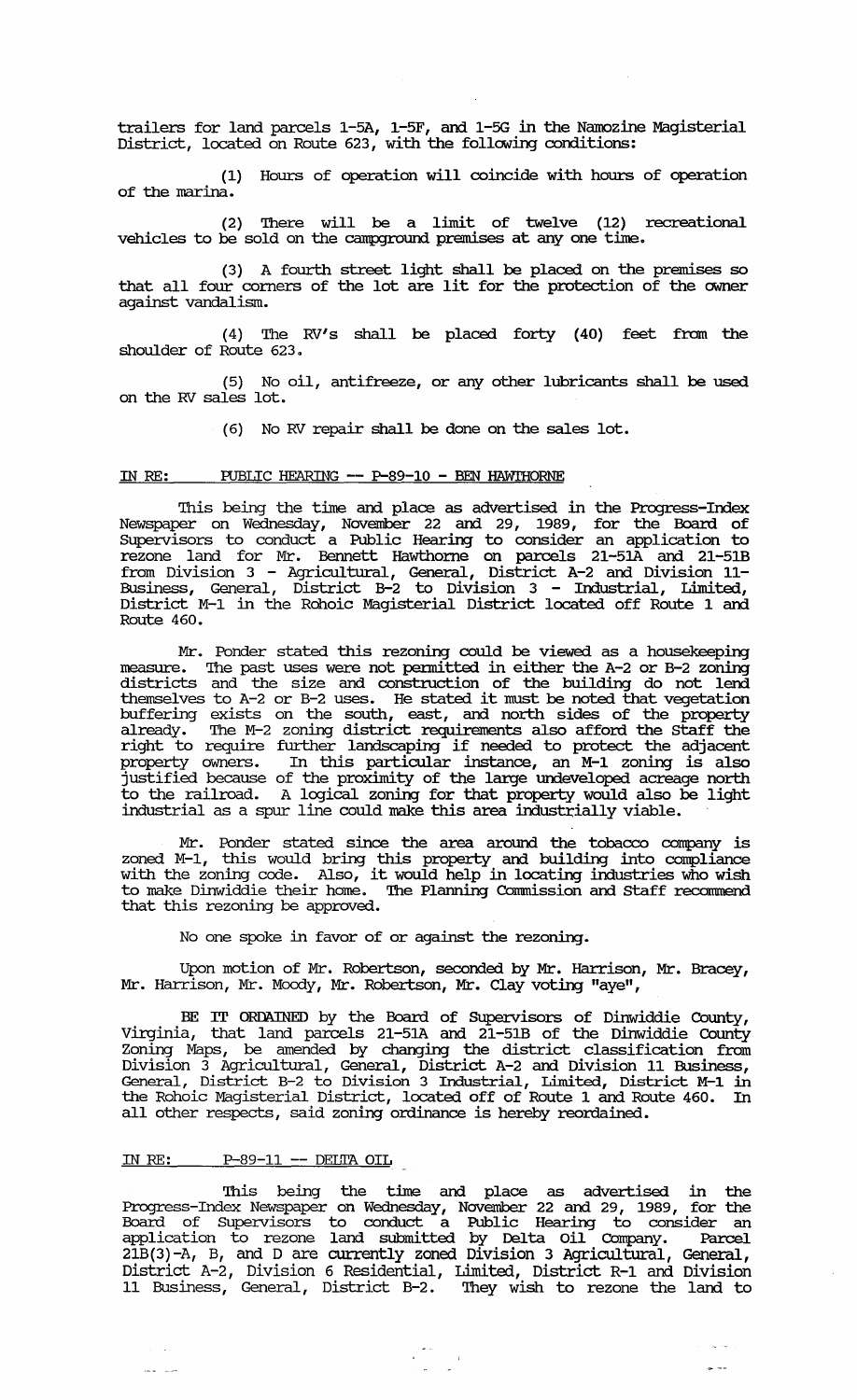Division 11 Business, General, District- B-2. The land is located in the Rohoic Magisterial District on Route 1324 (Ford Ave) (I-85 and Rt. 1).

 $\Box$ 

Mr. Ponder stated this rezoning is a housekeeping measure as the three-hundred (300) foot strip rezoning done in the past along u.s. Route 1 did not conform with the property lines. The basic uses of a restaurant and a service station have been in operation in the past and have become a part of the fabric of this neighborhood. The rehabilitation of the present service station and the introduction of a national franchise fast food restaurant affords the County a chance to aesthetically improve this particular business site and through the site plan review process have an even greater chance to landscape and buffer these properties and businesses. '!he Planning Commission and staff recommend approval of this rezoning.

Mr. Robertson asked about the dust and overnight trucking problems in the past. Mr. Ponder explained the entire area was being paved and there would be supervised parking lots and also fencing and landscaping. Mr. lonnie Henley and Mr. Ralph Jones of Delta Oil Company were present to answer any questions.

No one spoke in favor of or against the rezoning.

Upon motion of Mr. Bracey, seconded by Mr. Moody, Mr. Bracey, Mr. Harrison, Mr. Moody, Mr. Robertson, Mr. Clay voting "aye",

BE IT ORDAINED by the Board of Supervisors of Dinwiddie County, Virginia, that land parcels  $21B-(3)-A$ , B, and D of the Dinwiddie County Zoning Maps, be amended by changing the district classification from Division 3 Agricultural, General, District A-2, Division 6 Residential, Limited, District R-l and Division 11 Business, General, District B-2 to Division 11 Business, General, District B-2 in the Rohoic Magisterial District, and in all other respects, said zoning ordinance is hereby reordained.

### IN RE: CARSON LIBRARY STATION

Mr. Nelson Worley, Director of Appomattox Regional Library, and Mr. Peter Clements, Bank of Southside Virginia, appeared before the board to discuss construction of a branch library station in Carson. The area is presently served by an old bookmobile. The plans are to convert the is presently served by an old bookmobile. '!he plans are to convert the old CSX train depot at Carson into a library. The estimated cost is \$85,000, of which the Bank of Southside Virginia has donated \$20,000 and Prince George has agreed to appropriate \$45,000. Mr. Worley advised this includes renovation, furniture and equipment. '!hey asked for a commitment of the Board to help finance this project.

The Board agreed to commit \$20,000 to be included in the 1990-91 budget year for the new Carson Library station and supported Mr. Clements in proceeding with the purchase of the property.

# IN RE: REGIONAL JUVENILE EMERGENCY SHELTER CARE FACILITY

Mrs. King Talley, Director of Social services, advised that for several years the Department of Social Services has been experiencing increased difficulty in finding safe shelter for Children in Need of services (C.H.I.N.S.) who are the children who need temporary protection or shelter until a plan of services can be developed by the Social Service Department or some other agency which has the responsibility of working with adolescents. Prior to 1986, all youths who needed detention, be it secure or non-secure detention, could be' admitted to the Crater Detention Home of which Dinwiddie is a charter member. However, in July, 1986, legislation was linplemented that prohibited secure detention for any juvenile who has not committed a crime or did not have an outstanding warrant for his arrest. Consequently, many youngsters who needed a safe non-secure temporary shelter had to be referred to other facilities. For all practical purposes the Crater Detention Home is now only available for use by court services to detain juveniles who are caught up in the juvenile court system.

She stated the youngsters they work with are runaways, children beyond parental control or those needing a temporary placement away from

 $\sim 1.4$ 

 $E^{XY}$ RAOT

 $L_X$  $R$  $R$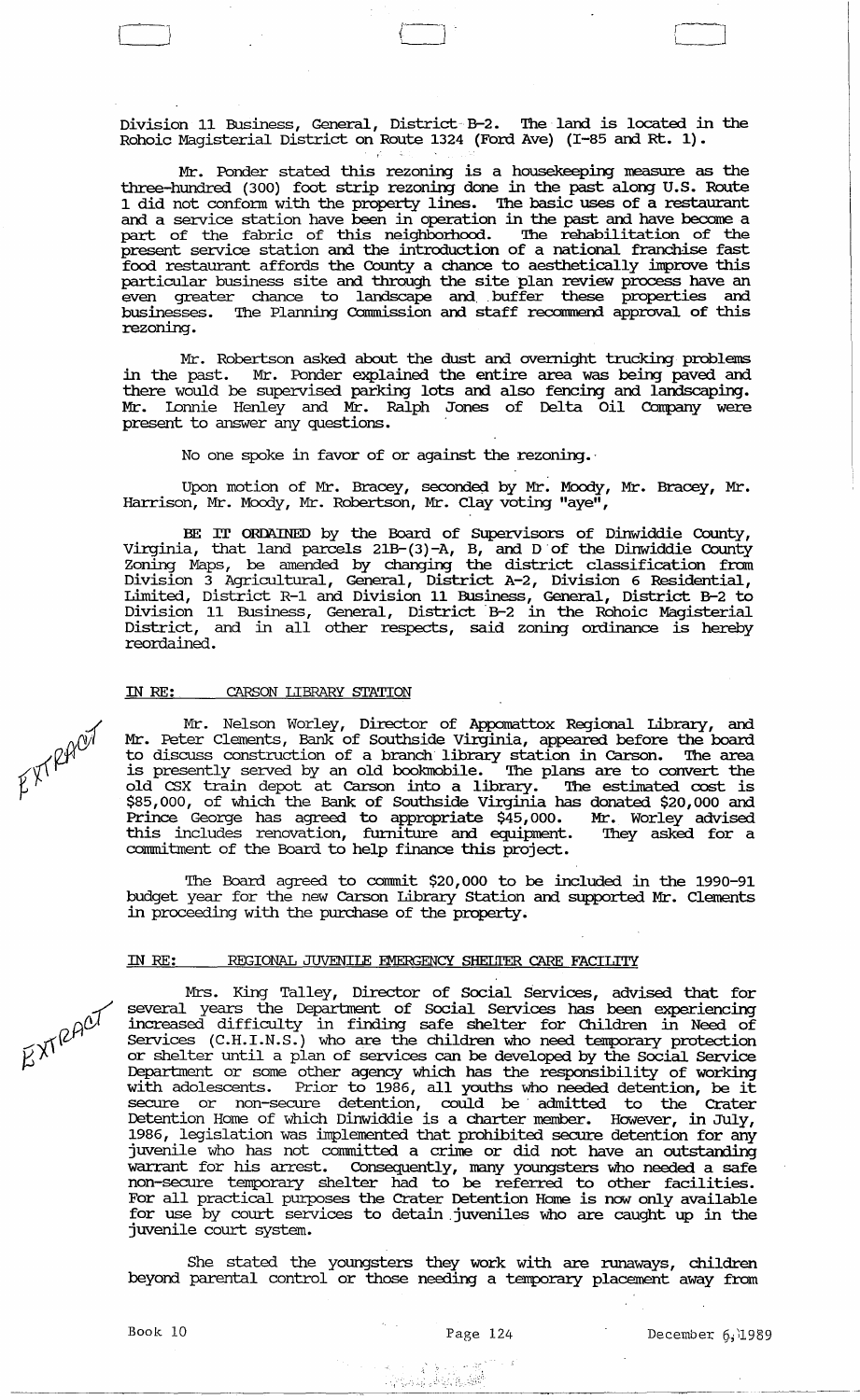an abusive or volitile home situation, must be referred elsewhere. She stated they see these children often as victims of a situation rather than perpetrators of a crime for which they can be tried in a court of law. In order to locate a non-secure shelter for juveniles, they are forced to use the Oasis House in Richmond at \$23.71 a night or the virginia Homes for Boys, Emergency Shelter in Richmond at \$51.32 a night or the Rosie Grier Emergency Shelter at \$65 per night. Most of the time, these facilities are filled with the children from the Richmond area and if we are fortunate enough to have one of Dinwiddie's youngsters admitted their placement can be preempted by other localities who have beds on reserve.

Mrs. Talley stated the Crater Juvenile Detention' Commission, of which the County Administrator is a member, has recognized the need for a facility to meet the temporary needs of Children in Need of Services and has proposed construction of a 15 bed facility adjacent to the current detention home. The facility will serve the same geographic area. She encouraged the Board to join the other localities in Planning District 19 and endorse the recommendation of the Crater Juvenile Detention Commission. She stated in her professional judgement, the need for such a shelter will increase in the next decade and there will be keen competition for available bed space. After the building is constructed, the cost of care will be based on a per diem figure estimated to be less than \$15.00 for participating members. 'Ihe savings in the per diem rate for housing juveniles is significant; however, the savings in staff time, transportation cost, and improved level of services to a very vulnerable population is a far greater value.

Dr. Richard Vaughn, Superintendent of Schools; Mr. T. O. Rainey, III, Commonwealth's Attorney; and Deputy Claiborne Fisher, Dinwiddie Sheriff's Office agreed with Mrs. Talley in that there is a need for a shelter in the area.

Mr. G. Wayne Frith, Executive Director of the Crater Juvenile Detention Conrrnission, was present and advised the Board the Commission proposes to construct and operate the emergency crisis shelter. 'Ihe facility will provide 15 beds for the temporary and safe housing of juveniles who need a place to live until their family crises can be resolved and who cannot be placed in foster care. The Commission is a regional authority and the cost to construct the crisis shelter facility will be shared with six other localities - Emporia, Surry, Sussex, Hopewell, Petersburg and Prince George. 'Ihe cost of construction has been estimated to be \$400,000. One-half of this amount will be reimbursed by the Department of Corrections and one-half (\$200,000) will be paid by the seven localities. Dinwiddie's share of construction costs (based on 1980 census) is put at \$33,600. 'Ihe Conrrnission has funds on hand which can be used to pay a portion of Dinwiddie's share of construction. By using these available ftmds, Dinwiddie will experience a reduced direct expense for the construction of the facility. Funds in the amount of \$13,928.72 need to be appropriated for this construction project. He urged the Board to adopt a resolution that will enable the Commission to borrow funds, if necessary, to pay contractors the fifty percent which will be reimbursed to the Commission by the Department of Corrections. If any borrowing is necessary, it will be at non-taxable rates (currently less than six percent) for a tenn of six months of less. He stated all the localities have passed supporting resolutions, except for Dinwiddie and Hopewell.

Upon motion of Mr. Harrison, seconded by Mr. Moody, Mr. Bracey, Mr. Harrison, Mr. Moody, Mr. Robertson, Mr. Clay voting "aye", the following resolution pertaining to the construction and operation of a Regional Juvenile Emergency Shelter Care Facility was adopted:

WHEREAS, discussions and conferences have been held by and between representatives of the political subdivisions comprising the Crater Juvenile Detention Commission, pertaining to the construction and operation of a Juvenile Emergency Shelter Care Facility to serve the Participating Localities of the Crater Juvenile 'Detention commission; and

WHEREAS, the Cities of Petersburg, Hopewell and Emporia, and the Counties of Prince George, Dinwiddie, SUrry and SUssex have mutually detennined that a Regional Juvenile Emergency Shelter Care Facility should be constructed and operated to serve the needs of the said cities and counties for such a facility; and

 $- - \cdot -$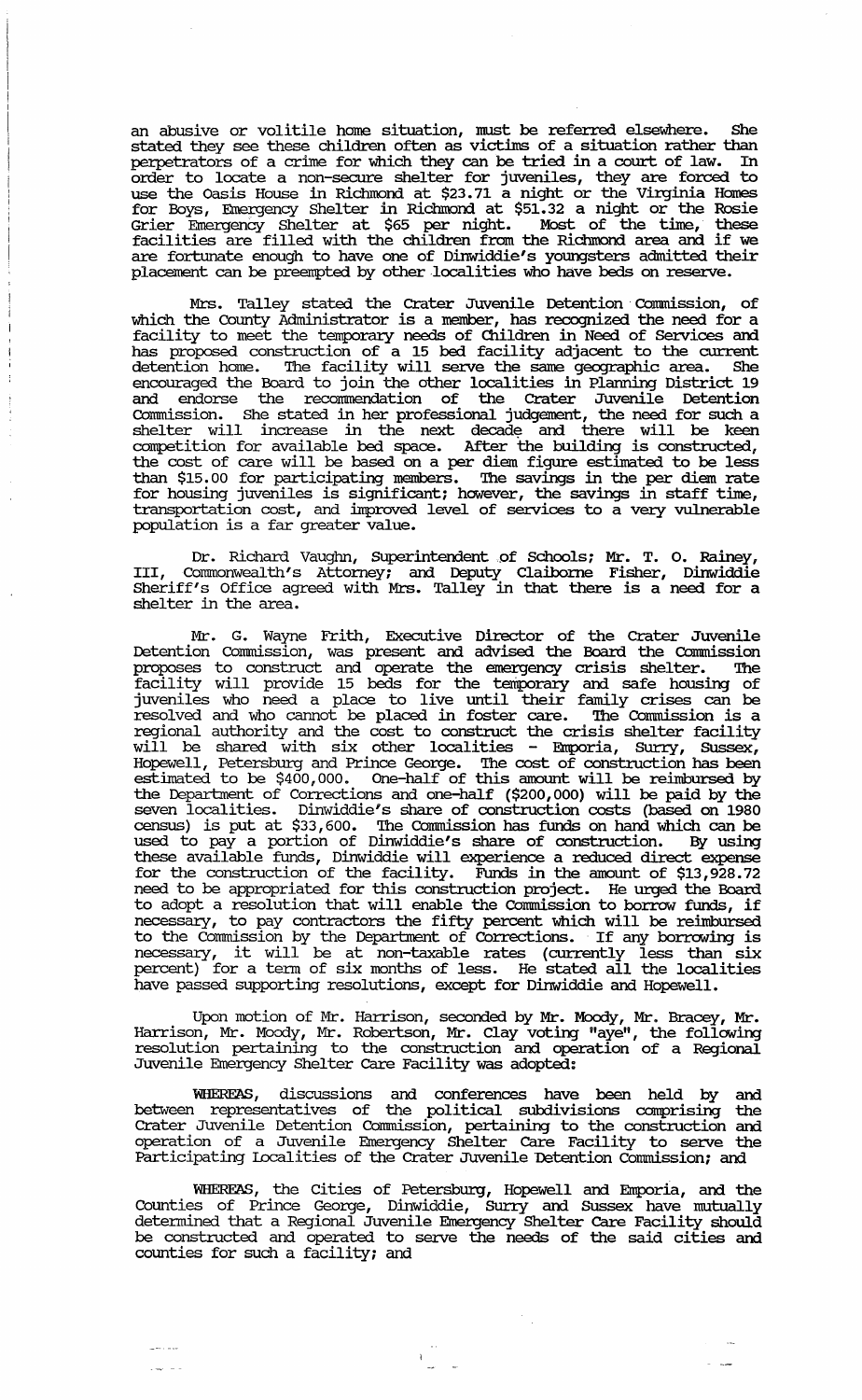WIIERE2\S, it has been mutually determined by the aforesaid  $p$ olitical subdivisions that a regional Juvenile Emergency Shelter Care Facility should be constructed and operated substantially in accordance with the following plan, to-wit:

L I CJ [ J

The said facility should be known as the "Crater Youth Shelter";

2. The said facility shall be constructed and operated upon a suitable and adequate portion of the real estate owned by the Crater Juvenile Detention Commission, located in Rives Magisterial District, Prince George County, Virginia, on State Highway Route #460;

3. Upon completion, the total cost of the construction of the said facility will be paid by the participating political subdivisions, pro-rated between the participating political subdivision on a per capita population basis. Careful estimates indicate that the construction costs of said facility will amount to the sum of \$200,000, and that Federal and State contributions or grants for the construction of the said facility will reduce the total capital expenditures by the participating political subdivisions to a sum not to exceed \$200,000, and that the contributions to be made by. each participating political subdivision for the construction costs and the said facility will not exceed .672735¢ per capita on a population basis;

4. Under the' provisions of the present state law, the Connnonweal th of Virginia on the authority of the Board of Corrections will pay \$321,000 in block. grant funds during the first year of operation toward the operation of said facility. The amount of the block. grant will be adjusted annually according to state law. The cost of operation, in excess of block. grant revenues, shall be a charge upon the participating localities of the Crater Juvenile Detention Commission. The said facility will. be operated on· a seven-day, twenty-four hour basis and it is estimated approximately nine employees will be required to properly staff the said facility;

5. The aforesaid obligations of the participating political subdivisions for capital expenditures will be paid on a pro-rata per capita population basis on a quarterly, semi -annual or annual basis, as detennined by. the participating political subdivisions. The aforesaid Obligations of the participating political subdivisions for operation of said facility will be paid on a pro-rata utilization basis using a per diem cost established by the Crater Juvenile Detention Commission;

6. The share of the capital outlay to be borne by the state is paid as a reimbursement at the end of the construction period. Therefore, the Commission will seek funding through an appropriate lending agency to be selected based upon competitive proposal in order to construct the facility. Each participating locality will elect to pay its share of capital expenditure. by means of a cash appropriation at the beginning of the construction phase or by borrowing the capital through the Commission. The interest expense on borrowed fUnds will be. apportioned pro-rata based upon the· relative population of each participating locality for the fifty percent (50%) to be reimbursed by the state plus interest on whatever amount each participating locality elects to borrow to meet its share of capital expenses;

The said facility will be managed by a "Director", employed by the "Commission" consisting of one or more members representing each of the participating political subdivisions. The said "Commission} shall consist of the City Managers of the Cities of Petersburg, Hopewell and Emporia and the Executive secretaries of the Counties of Prince George, Dinwiddie, SUrry and Sussex. The "Director" shall be responsible for the Executive Director of said "Commission" for the proper perfonnance of the duties linposed upon him, and the said "Conunission" shall make a full report, including all financial transactions, to the participating political ,subdivisions periodiCally, and not less than. annually, pertaining to the operation of said facility;.

8. The said facility shall be not less than fifteen (15) bed facility;  $\ddot{\gamma}$ 

The plan for the construction and operation of the said facility shall be submitted to, and approved by, the said Commission;

.:;',;,:;~ .. ;'J .

r-i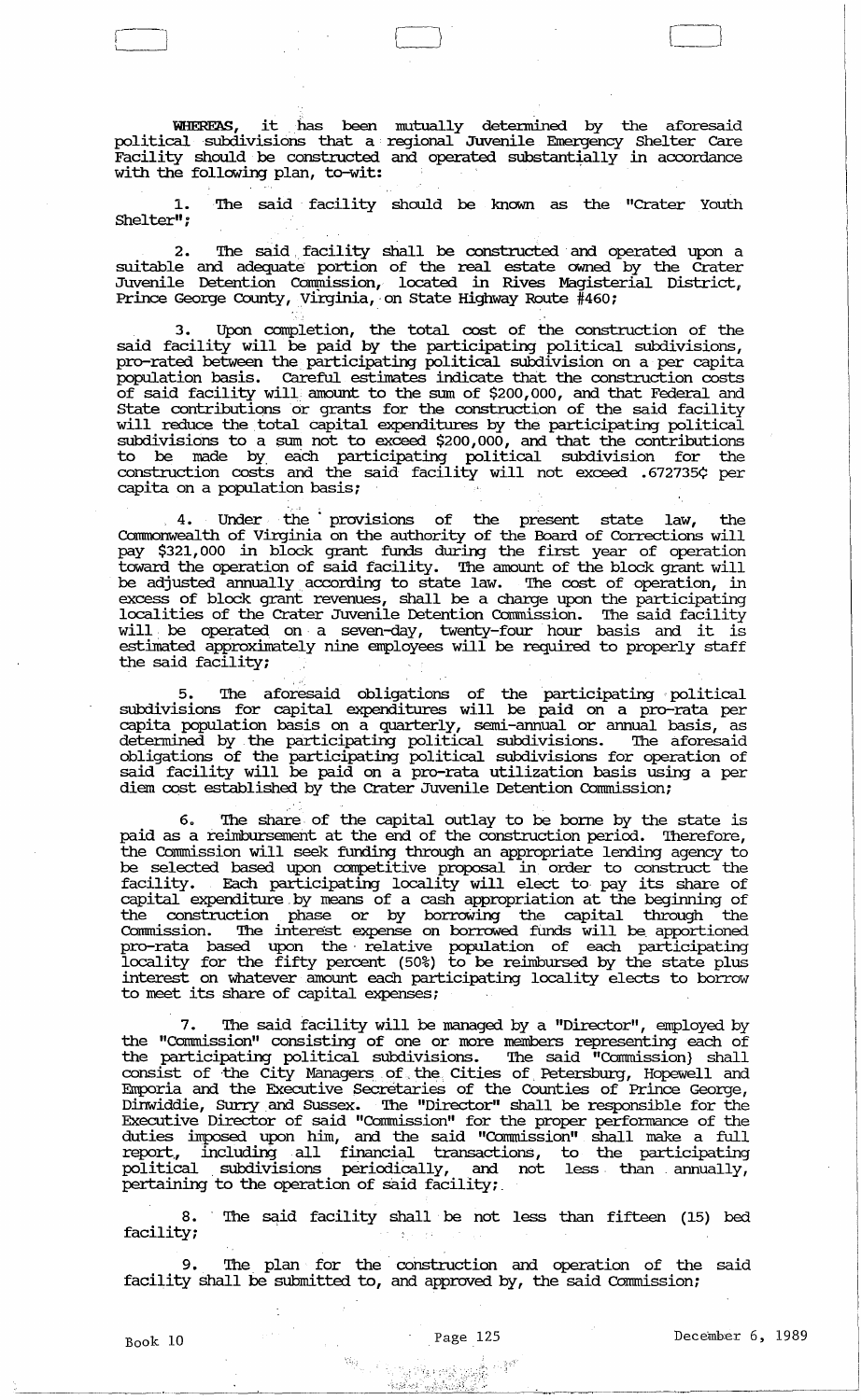10. The foregoing numbered items generally set forth the cost of construction, operation and management of the said facility, subject to such modification as necessity may require.

NOW, THEREFORE, BE IT RESOLVED that the Board of Supervisors of Dinwiddie County, Virginia, hereby approves the construction and operation of a Regional Juvenile Emergency Shelter care Facility, in accordance with the general plan as set forth in Items 1 through 10 above, upon condition that the Boards of SUpervisors of the Counties of Prince George, Dinwiddie, Surry and Sussex, and the City Councils of the Cities of Hopewell and Emporia likewise approve, by the adoption of similar resolutions, the aforesaid general plan for the construction and operation of the aforesaid Regional Juvenile' Emergency Shelter care Facility.

AND BE IT EURIHER. RESOLVED by the Board of SUpervisors of Dinwiddie County, Virginia, upon adoption of a similar resolution by the Councils and Board of SUpervisors of the aforesaid cities and Counties, be connnitted to the construction and operation of the said Regional Juvenile Emergency Shelter care Facility, in accordance with the aforesaid general plan and such modifications thereof as may become necessary.

# IN *RE:* BINGO & RAFFLE PERMIT **--** VOIDNTEER SERVICES COUNCIL

Upon motion of Mr. Harrison, seconded by Mr. Bracey, Mr. Bracey,  $\gamma$ ) Mr. Harrison, Mr. Moody, Mr. Robertson, Mr. Clay voting "aye", the following resolution was adopted:

 $\varphi^{\vee}$  . WHEREAS, Volunteer Services Council of Central State Hospital and *V* Southside Virginia Training Center has submitted an application for a Bingo and Raffle Permit for calendar Year 1989; and

> WHEREAS, Volunteer Services Council of Central State Hospital and Southside Virginia Training Center meets the requirements as set out in Section 18.2-340.10 of the Code of Virginia and has paid the Ten Dollar (\$10.00) application fee.

> NOW THEREFORE BE IT RESOLVED BY THE FOARD OF SUPERVISORS OF DINWIDDIE COUNTY, VIRGINIA, that Volunteer Services Council of Central State Hospital and Southside Virginia Training Center be granted a Bingo and Raffle Permit for the calendar Year 1989.

#### IN RE: BINGO & RAFFLE PERMIT - DINWIDDIE WOMEN OF THE MOOSE

Upon motion of Bracey, seconded by Mr. Moody, Mr. Bracey, Mr. Harrison, Mr. Moody, Mr. Robertson, Mr. Clay voting "aye", the following resolution was adopted:

WHEREAS, Dinwiddie Women of the Moose has submitted an application for a Bingo and Raffle Permit for calendar Year 1989; and

WHEREAS, Dinwiddie Women of the Moose meets the requirements as set out in Section 18.2-340.10 of the Code of Virginia and has paid the Ten Dollar (\$10.00) application fee.

NOW THEREFORE BE IT RESOLVED BY THE FOARD OF SUPERVISORS OF DINWIDDIE COUNTY, VIRGINIA, that Dinwiddie Women of the Moose be granted a Bingo and Raffle Permit for the calendar Year 1989.

#### IN RE: **EXECUTIVE SESSION**

Upon motion of Mr. Harrison, seconded by Mr. Bracey, Mr. Bracey, Mr. Harrison, Mr. Moody, Mr. Robertson, Mr. Clay voting "aye", pursuant to Section 2.1-344(1), (5) & (6) of the Virginia Freedom of Infonnation Act, the Board moved into Executive Session at 10:08 p.m. to discuss personnel, legal and industrial matters. A vote having been made and approved, the meeting reconvened into Open Session at 11:35 p.m.

#### IN RE: CERTIFICATION OF EXECUTIVE MEETING

./.  $\alpha$ <sup> $c$ </sup>'  $ZY$ 

 $E^{Y^{\text{real}}^{\text{real}}}$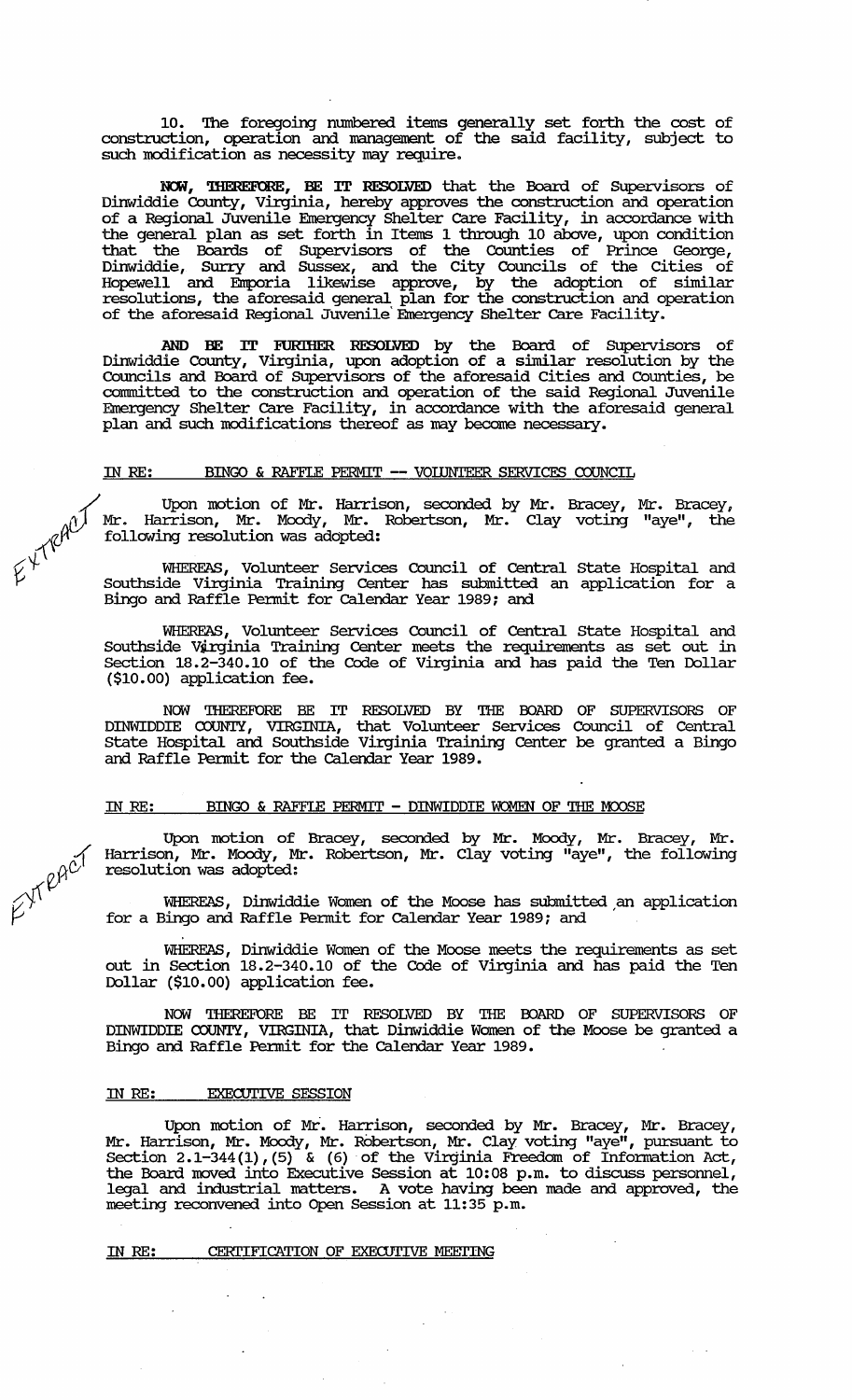Upon 'motion of Mr. Bracey, seconded by Mr. Harrison, Mr. Bracey, Mr. Harrison, Mr. Moody, Mr. Robertson, Mr. Clay voting "aye", the folloWing Certification was adopted:

L ) Cl C]

WHEREAS, the Board of Supervisors of Dinwiddie County convened an executive meeting on this date pursuant to an affinnative recorded vote and in accordance with the provisions of 'Ihe Virginia Freedom of Information Act; and

WHEREAS, Section 2.1-344.1 of the Code of Virginia requires a certification by the Board of Supervisors of Dinwiddie County, that such Executive meeting was conducted in conformity with the Virginia law;

NOW THEREFORE BE IT RESOLVED that the Board of Supervisors of Dinwiddie County, Virginia, hereby certifies that, to the best of each member's knowledge, (1) only public business matters lawfully exempted from open meeting requirements by Virginia law were discussed in the executive meeting to which this certification resolution applies; and (2) only such public business matters· as were identified in the motion convening the executive meeting were heard, discussed or considered by the Board of Supervisors of Dinwiddie County, Virginia.

#### IN RE: EMPIOYEES LEAVE AND COMPENSATORY TIME CARRY OVER

.Mrs. Wendy Quesenberry, Interim County Administrator, advised that due to lack of persormel, employees in the landfill and the administrative offices . had . not been able to use their vacation time and compensatory time. Due do these circumstances, she requested the 1989 personnel policy be amended to allow employees to carry over their accrued annual leave and compensatory leave to 1990.

Upon motion of Mr. Bracey, seconded by Mr. Harrison, Mr. Bracey, Mr. Harrison, Mr. Moody, Mr. Robertson, Mr. Clay voting "aye",

BE IT RESOLVED by the Board of Supervisors of Dinwiddie County, Virginia, that the 1989 persormel policy be amended to allow County Administration employees to carry over their vacation time and compensatory time to the 1990 year.

#### IN RE: AIDOURNMENT

 $\begin{array}{c} \hline \end{array}$ 

Upon motion of Mr. Bracey, seconded by Mr. Robertson, Mr. Bracey, Mr. Harrison, Mr. Moody, Mr. Robertson, Mr. Clay voting "aye", the meeting was adjomned at 11:38 p.m., until 2:00 p.m., Thursday, December 14, 1989.

A. De Sloy

ATTEST: Wendy EST: <u>Alendy W Quesenberry</u><br>Wendy W. Quesenberry<br>Interim County Administrator

杨景县

تريهها أعوتها بالأر